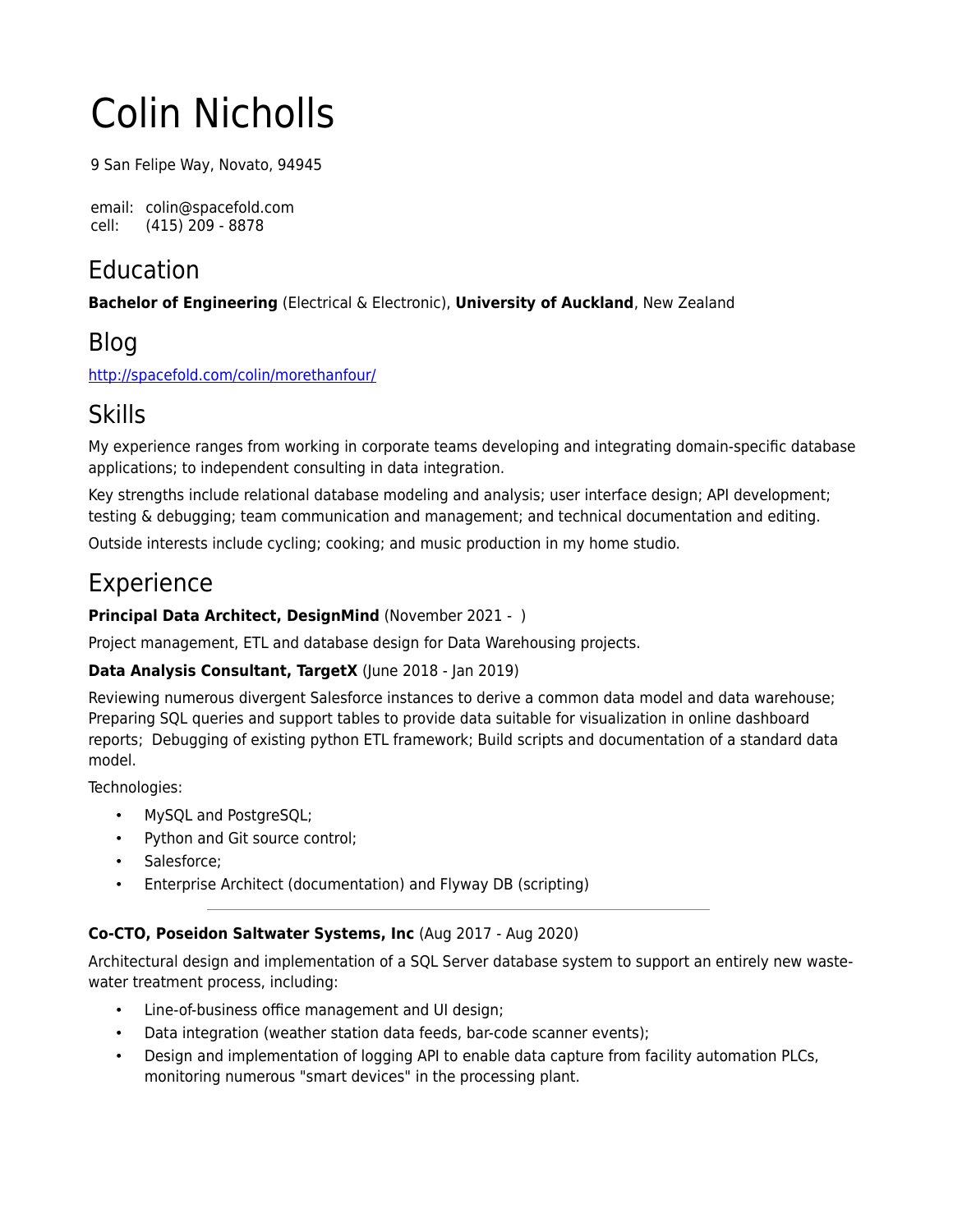Shared responsibilities include:

- Design and validation of analytic reports on historical automation data;
- Review of fluid-processing plant schematics and automation devices;
- Technical recommendations on VPN and networking equipment to facilitate remote support;
- Facility network design and debugging.

Technologies:

- Microsoft SQL Server and Reporting Services;
- Enterprise Architect (documentation, ERD and code generation)
- Flyway DB scripting under source control with Subversion;

### **Oracle Data Analyst / Team Resource Manager** at EC Wise, Inc (Nov 2007- Jul 2017)

Responsibilities included client liaison, preparation of technical design specifications, performance tuning, Oracle database administration for client QA and user acceptance environments; defining and documenting team standard practices in development, source control and release management.

Highlights:

- Taking over development of a major Data Warehouse implementation, and moving it to Production;
- Re-engineering the build process of our client's database tier and enabling clean automated builds of multiple versions.
- PL/SQL development and refinement of platform APIs in the database tier
- Performing code reviews for clarity, accuracy, and performance.
- Repository Steward of the source control system of the database tier for a major client project, and performing release management and deployments of version updates to production environments.
- Mentoring database team members in the US and China in technical issues, and working with Project Managers to prepare project plans and ensure that development work for our clients proceed smoothly and to schedule.

#### **Data Integration Consultant, dba Spacefold,** for Bally Technologies, Las Vegas (2005-2007)

Responsibilities included client liaison, preparation of technical design specifications, performance tuning, ASP.NET application development against an AS/400 back-end.

#### **Software Developer, dba Spacefold**, for Microsoft Corporation, Redmond, WA (2003-2006)

Designed and implemented new features of Visual FoxPro 9.0, as part of the Visual Studio Data Team at Microsoft. These features include language enhancements as well as Integrated Development Environment enhancements. This work included several phases in separate engagements, culminating in SP2 in 2007.

#### **Solutions Developer**, at Acxiom Corporation, Little Rock, AR (1999-2003)

Responsibilities included working as an integration engineer in the Strategic Alliances team, working with development teams at companies looking to integrate Abilitec and the Acxiom Data Network into their products.

Highlights:

• Maintained and extended a web service engine that provides a mechanism for query and update of a hosted Oracle prospect and customer database by third-party clients using SOAP transactions, using